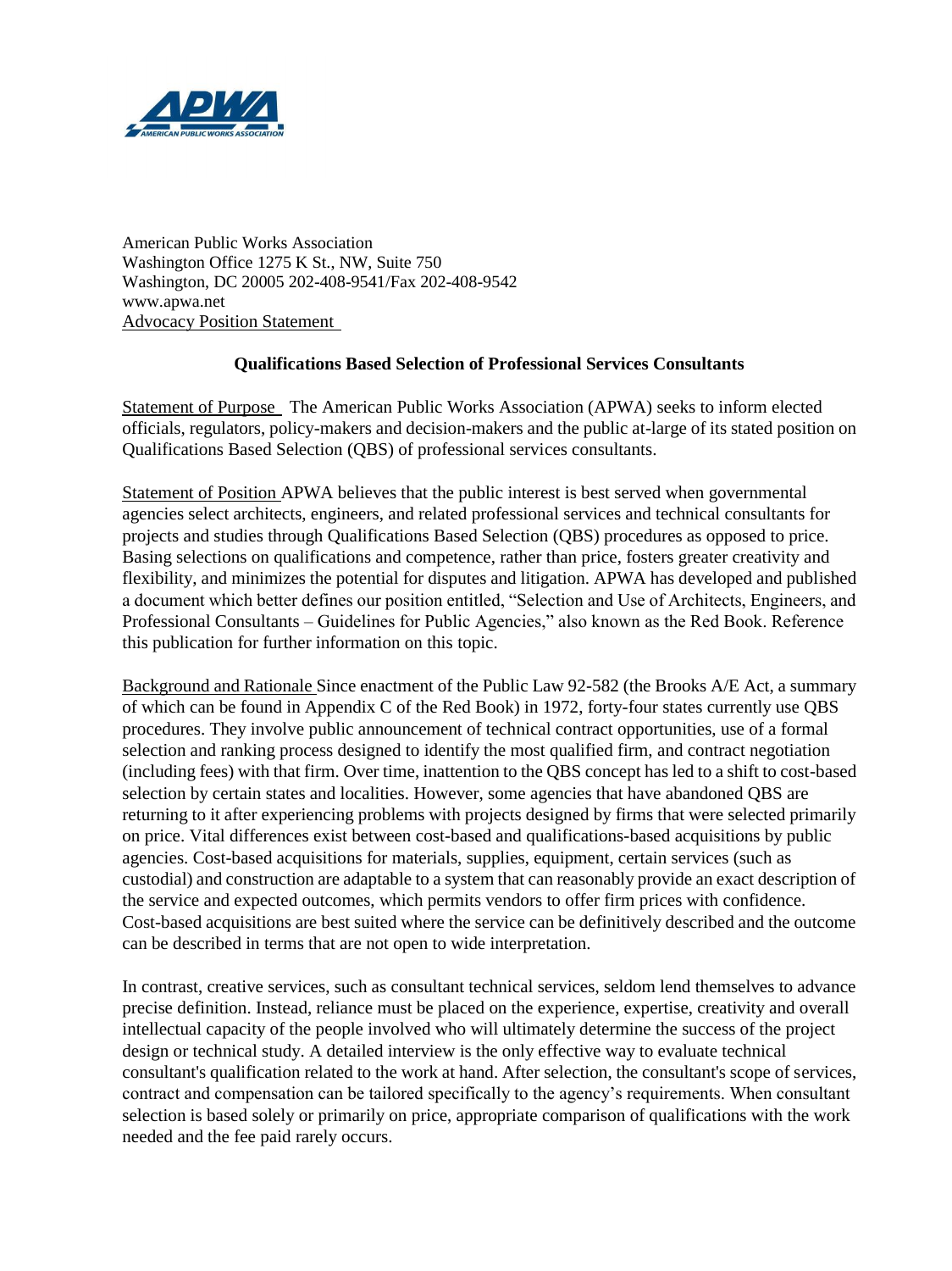Further, design fees are generally a very small part of overall project costs, regardless of the method of consultant selection. Construction and life-cycle operation, maintenance, and liability exposure-costs are far larger. While some fee savings may be identifiable in cost-based selection processes, it is not possible to predict potential adverse construction or long-term cost impacts that might result from poor quality architectural, engineering or other professional services. Only through the QBS process can agencies be confident of consistently achieving optimum costs for studies, planning, design, construction, operation and maintenance of publicly funded projects.

Public agencies commonly seek to obtain maximum value from public infrastructure investments, especially where true value results from creative endeavor. Bidding or other cost-based selection is unlikely to produce the best creative outcomes. When bidding, any prudent consultant must often include significant contingencies because of uncertainties about the true extent of effort required, and misjudgment frequently leads to reduction in the quality or scope of the design effort to compensate. Negotiating a detailed scope of work with the highest ranked firm under QBS provides a basis for realistic fees and promotes full cooperation of the consultant in fulfilling the contract. APWA has long supported quality in all public agency activities, focusing on economy, safety, efficiency, sound construction, serviceability, maintenance, and operations. QBS can reach satisfactory goals in all those areas, but price-based selection for consultant services cannot. The goal of highest quality results and lowest fees are in conflict, and history provides little basis to believe that bidding can or will actually produce lower fees than will QBS.

## *Mechanics of QBS Selection*

QBS means that the qualifications of architect/engineer consultants are the primary determining factors in consultant selection. Agencies are normally required to give notice to potential consultants and other professional service providers regarding the available work and invite interested firms to respond. The responses are screened to determine the firms most qualified to meet the agency's needs. The screening results in a short-list, because it is seldom practical or productive to interview all who respond. This best-qualified group is invited to appear for interview.

Interviewers may include technically qualified persons, citizens, or elected officials having a special interest on behalf of the public agency-owner. The direct presentations, questions/answers, and supporting materials of each firm become the basis for ranking the firms in order of relative qualification to successfully accomplish the desired task. The top-rated firm is then invited for contract negotiations. Price is not ignored, but a realistic price is mutually agreed upon once details on the kinds and extent of work required of the consultant have been established through the negotiations. If agreement cannot be reached with the top firm, negotiations are terminated with that firm and the negotiations are commenced with the firm judged next-best qualified. Finally, a contract which includes a detailed scope of services, expected outcomes, price, schedule and other details is approved by the elected body authorized to execute contracts. Achieving Sustainability

With an increasing environmental awareness in virtually every sector of our society and to harvest the environmental benefits of reducing the impact of natural resource consumption and the economic benefits to the public infrastructure, technology is making it easier and more cost effective for professionals across design and engineering discipline to incorporate sustainable designs. Qualifications based selection process facilitates the incorporation of sustainability by requiring that